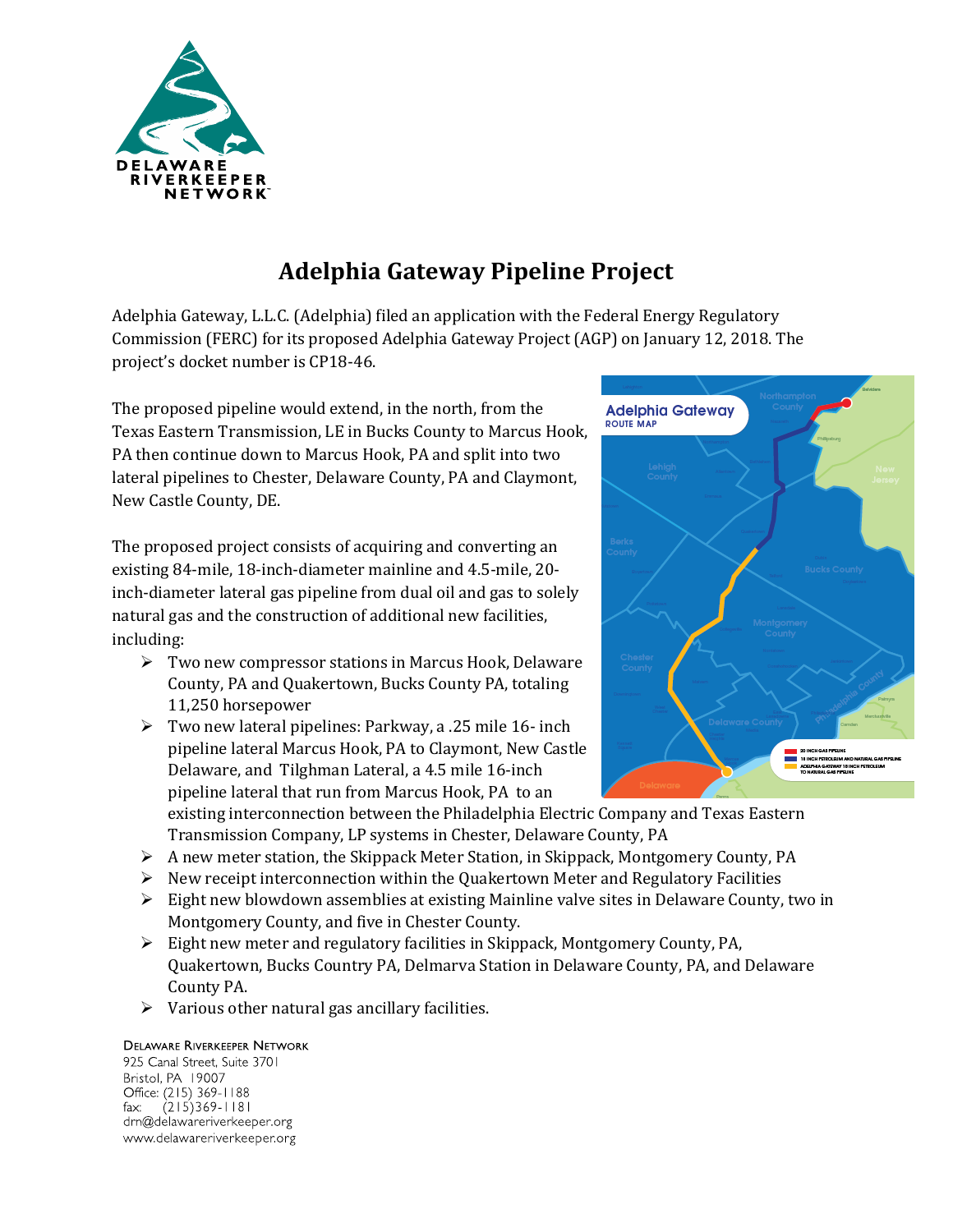The application breaks the proposed pipeline in two parts, Zone North and Zone South. Zone North, which is comprised of 35 miles of pipeline extending from Martins Creek Terminal, Northampton County, PA to Texas Eastern Transmission LP in Bucks County, PA, is currently operable and transporting both oil and natural gas. Zone South is currently out of operation and will need to be converted from oil to natural gas. This section will be composed of 50 miles of converted pipeline from Bucks County, PA to Marcus Hook, PA and two pipeline laterals, which will be constructed, that will transfer the natural gas to Claymont, Delaware and Chester, PA.

## **Timeline for Activities:**

**January 11, 2018**: Adelphia submitted its Application

**January 23, 2018:** Commission issued its Notice of Application, opened period for public comment

**February 13, 2018:** FERC deadline for comments and motions to intervene in the proceeding

**April 23, 2018:** deadline for FERC to issue an EA or a Notice of Schedule for Environmental Review, which would include a schedule for a final EA or EIS.

**August 1, 2018:** Adelphia requests the Commission issues authorizations and waivers by this dates so they may commence operating the Zone North of the project and commence construction of the compression and pipeline facilities proposed in Zone South **April 1, 2019:** Adelphia proposes to began service in the South Zone by April 1, 2019

## **Proposed Environmental Impacts of the Project** (as stated in Adelphia's Application) **Land use**:

 $\triangleright$  42.2 acres for construction and 9.4 acres for operation including agricultural, open land, industrial/commercial, forested, and residential

# **Residential Impacts**:

 $\geq 121$  residences and 37 non-residential structures are within 100 feet of the project's construction workspace

# **Brownfield Sites near Project**:

- Two RCRA Corrective Action Sites: Congoleum Corporation Plant 3, adjacent to the Tilghman Lateral at MP TL-1.5, and The Monroe Energy, at MP 2.7 on the Tilghman Lateral
- $\triangleright$  EPA Superfund Site: Metro Container Corporation, adjacent to the Tilghman Lateral at MP TL 2.6.

# **Waterbody Impacts:**

- **Lower Delaware, Schuylkill, and Middle Delaware-Mongaup-Broadhead watersheds** will be crossed by the project
- **Marcus Hook Creek and Stoney Creek** in Delaware County, PA will be crossed by Tilghman Lateral
- **Ridley's Creek** is within 50 feet of the Paoli Pike Gate Blowdown
- **Chester Creek** is within 150 feet of the Chester Creek Gate Blowdown
- **A Tributary to Morgan Creek** is located 10 feet north of the Quakertown CS

Page **2** of **3**